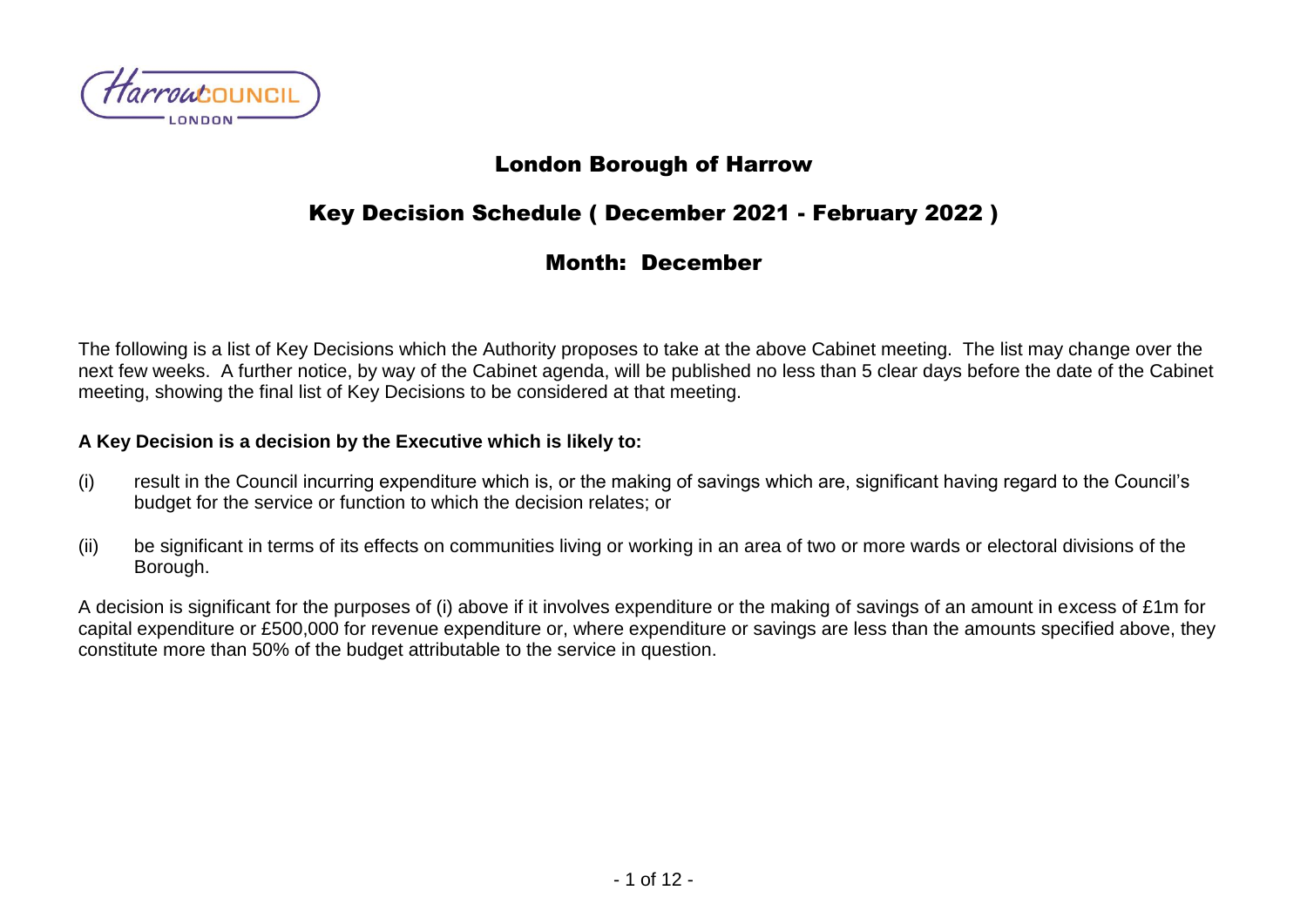#### **Decisions which the Cabinet intends to make in private**

The Cabinet hereby gives notice that it may meet in private after its public meeting to consider reports which contain confidential information. The private meeting of the Cabinet is open only to Members of the Cabinet, other Councillors and Council officers.

Reports relating to decisions which the Cabinet will take at its private meeting are indicated in the list of Key Decisions below with the reasons for the decision being made in private where appropriate. The Schedule also contains non-Key Decisions which involve Cabinet having to meet in private. Any person is able to make representations to the Cabinet if he/she believes the decision should instead be made in the public Cabinet meeting. If you want to make such representations please contact Democratic & Electoral Services. You will then be sent a response in reply to your representations. Both your representations and the Cabinet's/Leader's response will be published on the Council's website<http://www.harrow.gov.uk/www2/mgListPlans.aspx?RPId=249&RD=0&bcr=1> at least 5 clear days before the Cabinet meeting.

The Cabinet/Leader will be considering a report prepared by the relevant Directorate. The report together with any other documents (unless they contain exempt information) will be available for inspection 5 clear days before the decision is taken by Cabinet/Leader from Democratic Services, on 020 8424 1055 or by contacting [democratic.services@harrow.gov.uk](mailto:democratic.services@harrow.gov.uk) or by writing to Democratic & Electoral Services, Harrow Council, Civic Centre PO Box 2, Station Road, Harrow, HA1 2UH or on the Council's website. Copies may be requested but a fee will be payable. Reports to be considered at the Cabinet's public meeting will be available on the Council's website 5 clear days before the meeting.

The KDS looks 3 meetings ahead and will be published 28 clear days before the Decision Date / Period of Decision.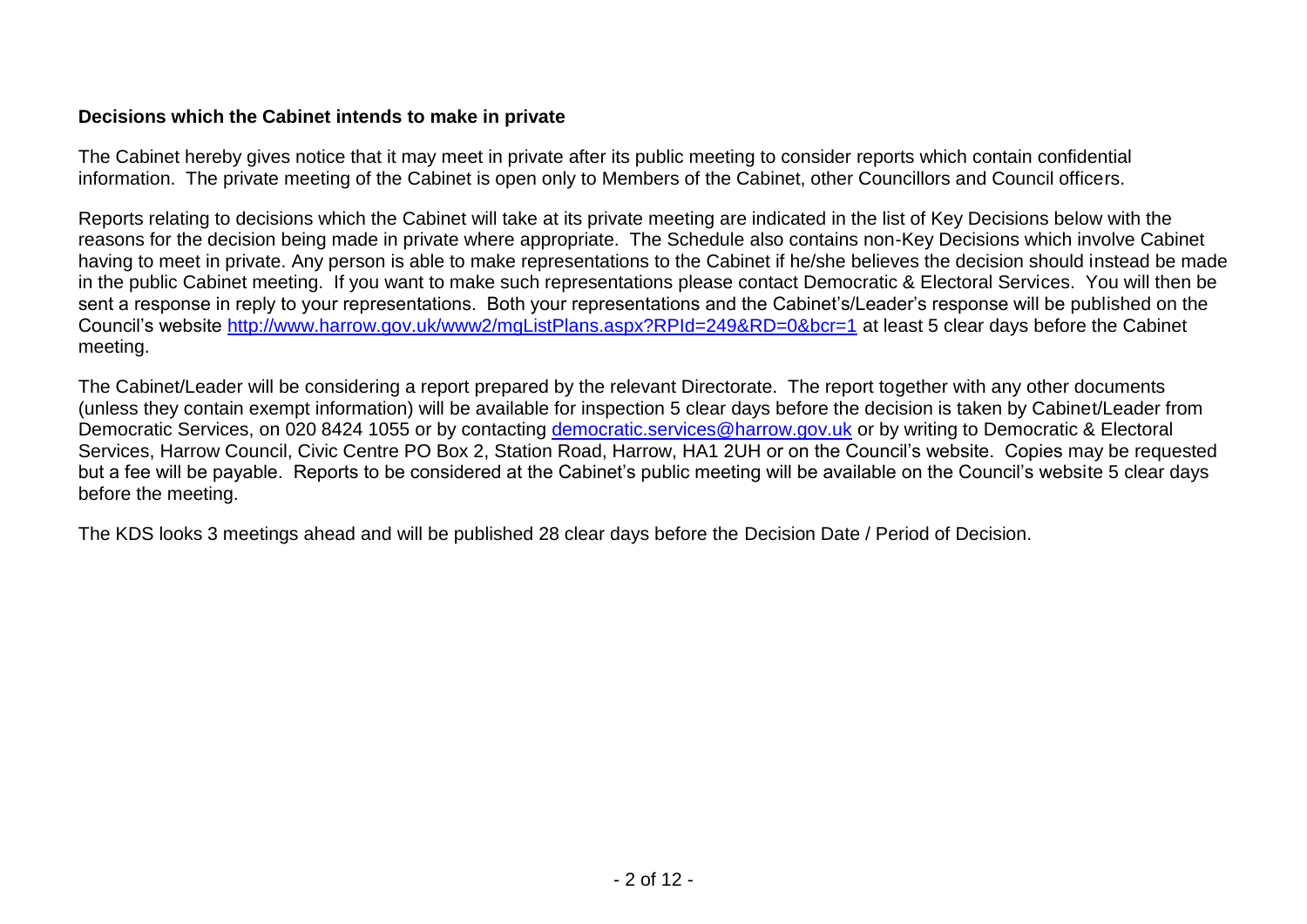| <b>Subject</b>                                                                   | <b>Nature of</b><br><b>Decision</b>                                                                                                                                              | <b>Decision Maker</b> | Decision date /<br><b>Period of</b><br><b>Decision</b> | <b>Cabinet Member /</b><br><b>Lead officer</b>                                                                                            | <b>Open or Private</b><br><b>Meeting</b> | <b>Additional</b><br><b>Documents to</b><br>be submitted<br>and any<br><b>Consultation to</b><br>be undertaken |
|----------------------------------------------------------------------------------|----------------------------------------------------------------------------------------------------------------------------------------------------------------------------------|-----------------------|--------------------------------------------------------|-------------------------------------------------------------------------------------------------------------------------------------------|------------------------------------------|----------------------------------------------------------------------------------------------------------------|
| <b>DECEMBER 2021</b>                                                             |                                                                                                                                                                                  |                       |                                                        |                                                                                                                                           |                                          |                                                                                                                |
| <b>Estimated</b><br>Surplus / (Deficit)<br>on the Collection<br>Fund 2021 - 2022 | To agree the<br>Council's collection<br>fund position and<br>to allow the<br>appropriate<br>transfers to the<br>general or<br>collection fund to<br>clear surplus or<br>deficit. | Cabinet               | 9 December 2021                                        | <b>Councillor Natasha</b><br>Proctor<br>Corporate Director,<br><b>Resources</b><br>fern.silverio@harro<br>w.gov.uk, tel. 020<br>8736 6818 | Open                                     | Agenda report<br>and any related<br>appendices.<br>N/A                                                         |
| Calculation of<br><b>Council Tax Base</b><br>for 2022 - 2023                     | To approve the<br>Council's Council<br>Tax Base for 2022-<br>23.                                                                                                                 | Cabinet               | 9 December 2021                                        | <b>Councillor Natasha</b><br>Proctor<br>Corporate Director,<br><b>Resources</b><br>fern.silverio@harro<br>w.gov.uk, Tel: 020<br>8736 6818 | Open                                     | Agenda report<br>and any related<br>appendices.<br>N/A                                                         |
| Application to the<br>Living Wage<br>Foundation to                               | 1. Approve the<br>application to<br>the Living<br>Wage                                                                                                                           | Cabinet               | 9 December 2021                                        | <b>Councillor Natasha</b><br>Proctor                                                                                                      | Open                                     | Agenda report<br>and any related<br>appendices.                                                                |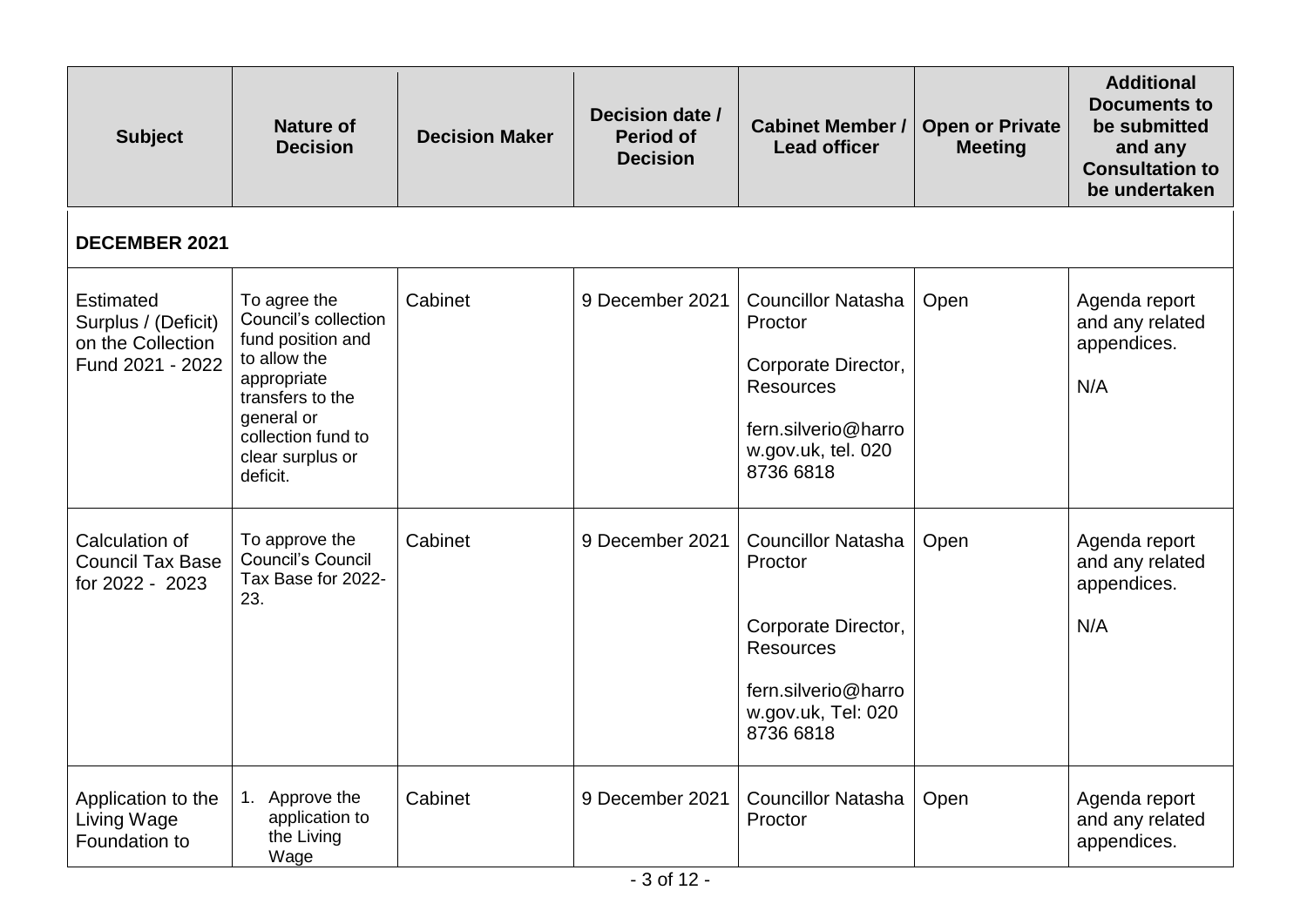| <b>Subject</b>                       | <b>Nature of</b><br><b>Decision</b>                                                                                                                                                                                                                                                                                                                                               | <b>Decision Maker</b> | Decision date /<br><b>Period of</b><br><b>Decision</b> | <b>Cabinet Member /</b><br><b>Lead officer</b>              | <b>Open or Private</b><br><b>Meeting</b> | <b>Additional</b><br><b>Documents to</b><br>be submitted<br>and any<br><b>Consultation to</b><br>be undertaken |
|--------------------------------------|-----------------------------------------------------------------------------------------------------------------------------------------------------------------------------------------------------------------------------------------------------------------------------------------------------------------------------------------------------------------------------------|-----------------------|--------------------------------------------------------|-------------------------------------------------------------|------------------------------------------|----------------------------------------------------------------------------------------------------------------|
| become an<br>accredited<br>authority | Foundation to<br>become an<br>accredited Real<br>Living Wage<br>payer.<br>2. Delegate to the<br>Corporate<br>Director of<br>Resources all<br>decisions<br>relating to the<br>finalisation of<br>the above<br>application.<br>Note the<br>3.<br>estimated<br>financial impact<br>and the budget<br>provided for in<br>the draft<br>Medium-Term<br>Financial<br>Strategy<br>(MTFS). |                       |                                                        | <b>Director of Finance</b><br>nimes.mehta@harr<br>ow.gov.uk |                                          | Engagement<br>the<br>across<br>Directorates.                                                                   |
| <b>School Streets</b><br>Programme   | To consider the<br>recommendations<br>from the special<br><b>Traffic and Road</b><br>Safety Advisory                                                                                                                                                                                                                                                                              | Cabinet               | 9 December 2021                                        | <b>Councillor Varsha</b><br>Parmar                          | Open                                     | Agenda report<br>and any related<br>appendices.                                                                |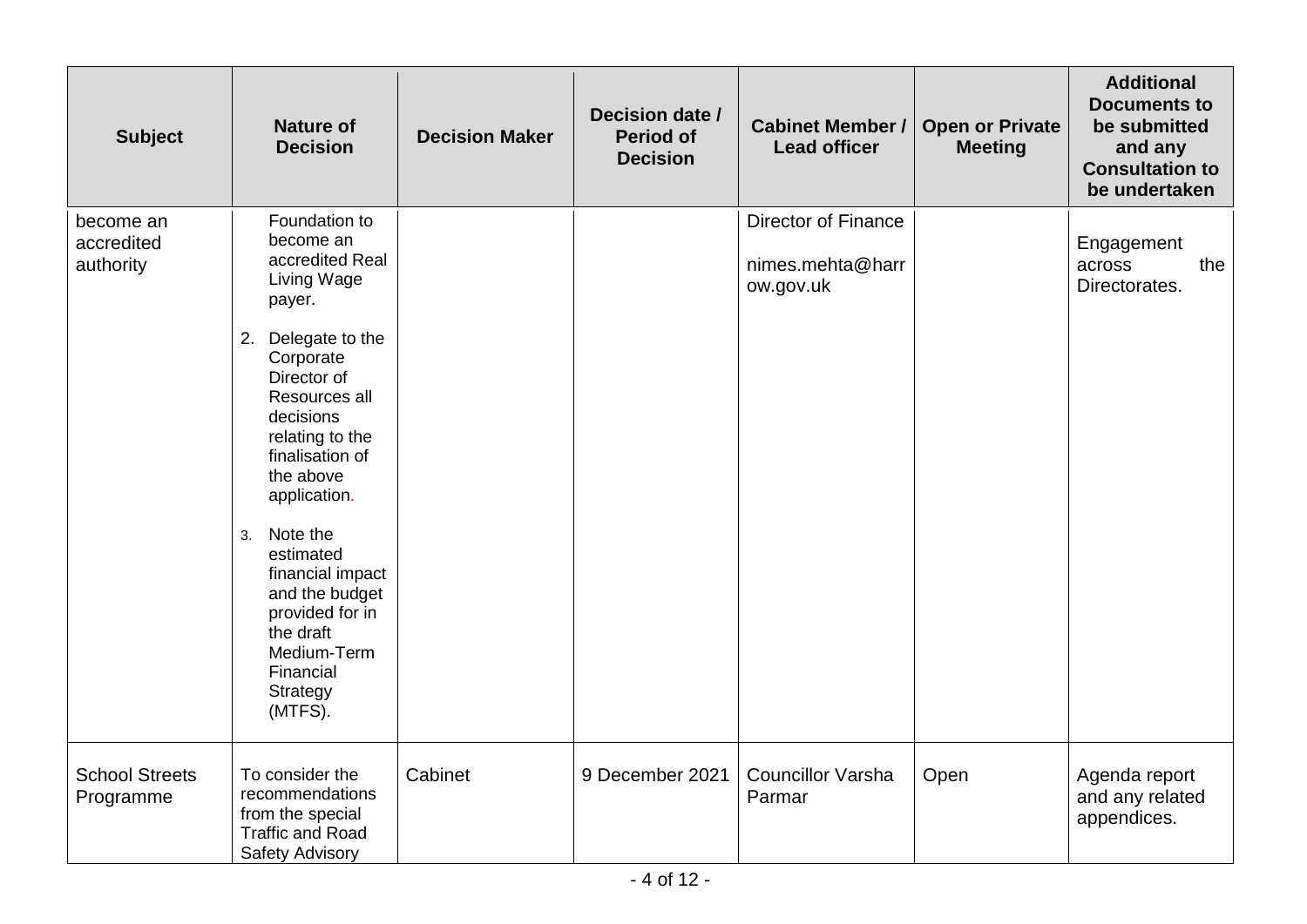| <b>Subject</b>                                             | <b>Nature of</b><br><b>Decision</b>                                                                                                          | <b>Decision Maker</b> | Decision date /<br><b>Period of</b><br><b>Decision</b> | <b>Cabinet Member /</b><br><b>Lead officer</b>                                                         | <b>Open or Private</b><br><b>Meeting</b> | <b>Additional</b><br><b>Documents to</b><br>be submitted<br>and any<br><b>Consultation to</b><br>be undertaken                                                                                                                                |
|------------------------------------------------------------|----------------------------------------------------------------------------------------------------------------------------------------------|-----------------------|--------------------------------------------------------|--------------------------------------------------------------------------------------------------------|------------------------------------------|-----------------------------------------------------------------------------------------------------------------------------------------------------------------------------------------------------------------------------------------------|
|                                                            | Panel (TARSAP)<br>meeting in<br>December 2021 to<br>determine if the<br>school streets<br>schemes should be<br>made permanent<br>or removed. |                       |                                                        | Corporate Director,<br>Community<br>david.eaglesham<br>@harrow.gov.uk                                  |                                          | Public<br>consultation on<br>scheme trials is<br>being undertaken<br>in.<br>October/Novemb<br>er 2021 and will<br>be reported to a<br>special Traffic<br>and Road Safety<br><b>Advisory Panel</b><br>(TARSAP)<br>meeting in<br>December 2021. |
| <b>Harrow Digital</b><br>Infrastructure<br><b>Strategy</b> | To approve the<br>draft Harrow Digital<br>Infrastructure<br>Strategy.                                                                        | Cabinet               | 9 December 2021                                        | <b>Councillor Keith</b><br>Ferry<br>Corporate Director,<br>Community<br>David.Sklair@harr<br>ow.gov.uk | Open                                     | Agenda report<br>and any related<br>appendices<br>following<br><b>The</b><br>council<br>services<br>have<br>been<br>consulted<br>directly: Planning,<br>Transport,<br>Corporate                                                               |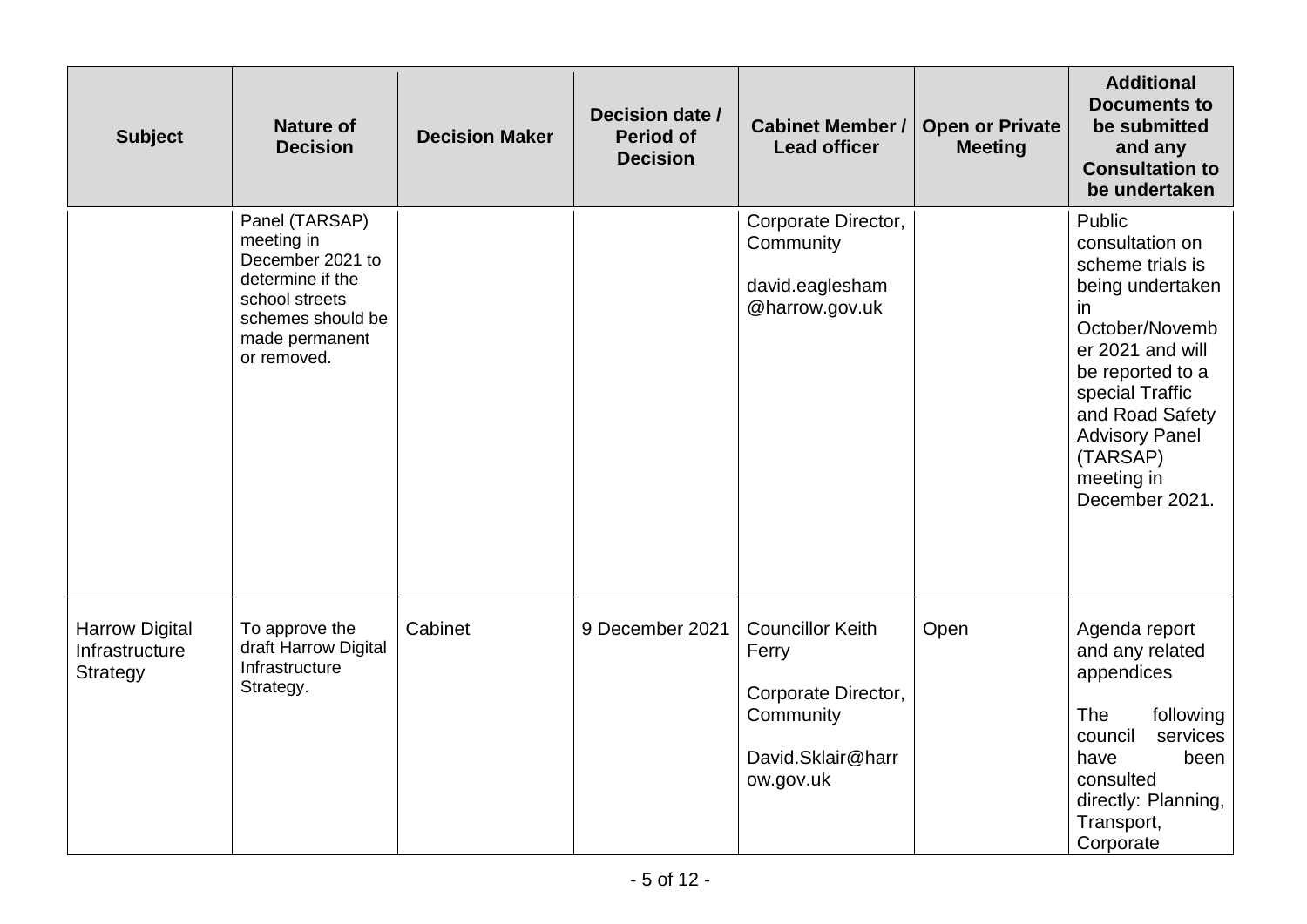| <b>Subject</b>                                                                                                                                 | <b>Nature of</b><br><b>Decision</b>                                                                                                                                                                    | <b>Decision Maker</b> | Decision date /<br><b>Period of</b><br><b>Decision</b> | <b>Cabinet Member /</b><br><b>Lead officer</b>                                                                              | <b>Open or Private</b><br><b>Meeting</b> | <b>Additional</b><br><b>Documents to</b><br>be submitted<br>and any<br><b>Consultation to</b><br>be undertaken                                                                                                                        |
|------------------------------------------------------------------------------------------------------------------------------------------------|--------------------------------------------------------------------------------------------------------------------------------------------------------------------------------------------------------|-----------------------|--------------------------------------------------------|-----------------------------------------------------------------------------------------------------------------------------|------------------------------------------|---------------------------------------------------------------------------------------------------------------------------------------------------------------------------------------------------------------------------------------|
|                                                                                                                                                |                                                                                                                                                                                                        |                       |                                                        |                                                                                                                             |                                          | Estates, Housing,<br>Information<br>Communication<br>Technology<br><b>Assets</b><br>and<br><b>Digital</b><br>through<br>Infrastructure<br>Officer<br>Working<br>Group.<br>External<br>consultation<br>subject to<br>Cabinet approval. |
| <b>Draft Revenue</b><br><b>Budget</b><br>Monitoring<br>2022/23 and<br><b>Medium Term</b><br>Financial<br><b>Strategy 2022/23</b><br>to 2024/25 | 1. To approve the<br><b>Draft Budget</b><br>for 2022/23 and<br>Medium Term<br>Financial<br>Strategy<br>(MTFS) for<br>general<br>consultation.<br>2. Note the<br>proposal for the<br><b>Council Tax</b> | Cabinet               | 9 December 2021                                        | <b>Councillor Natasha</b><br>Proctor<br><b>Director of Finance</b><br>dawn.calvert@harr<br>ow.gov.uk, tel.<br>0208 420 9269 | Open                                     | Agenda report<br>and any related<br>appendices.<br>N/A                                                                                                                                                                                |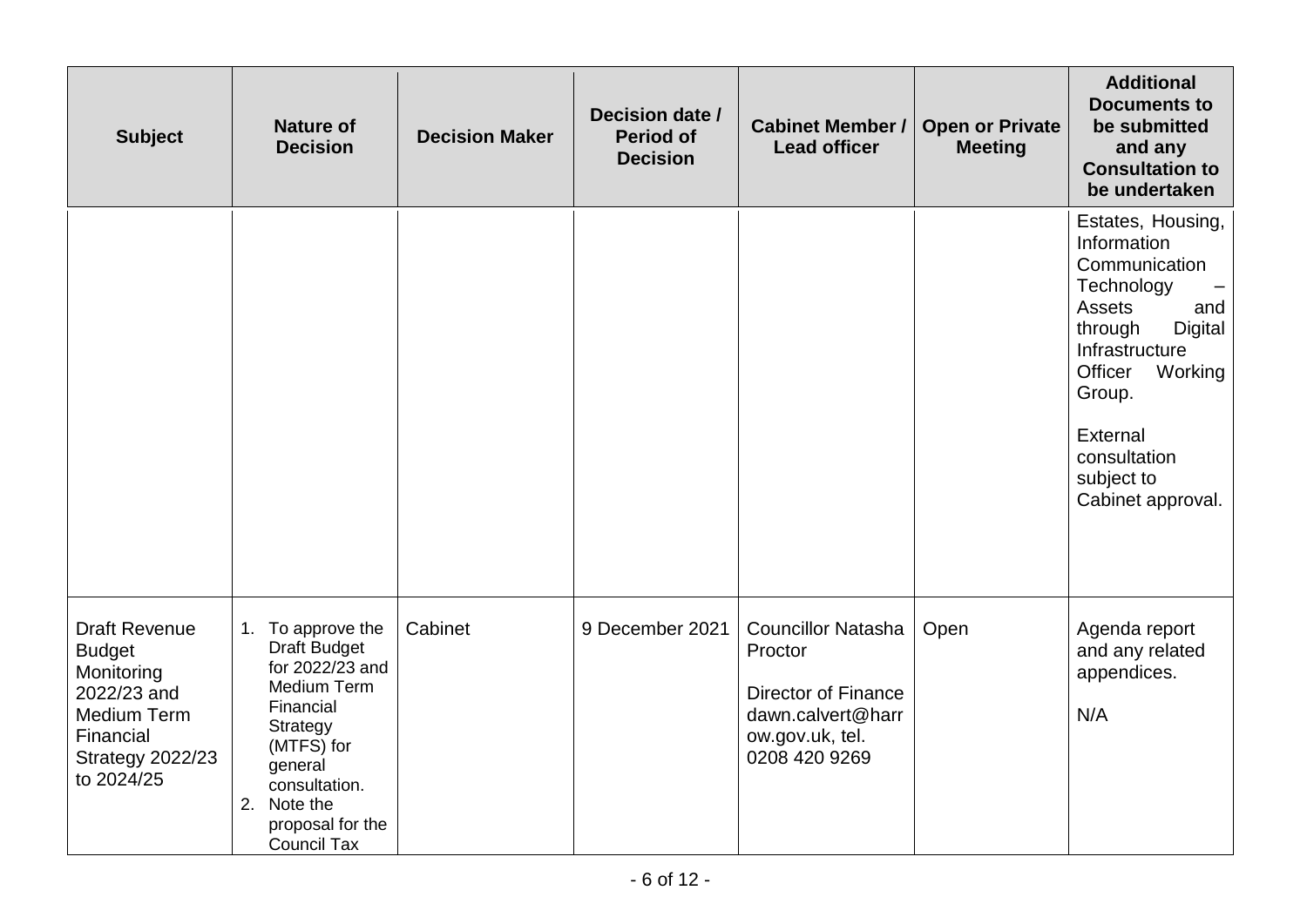| <b>Subject</b>                                                           | <b>Nature of</b><br><b>Decision</b>                                                                                                                                                                                       | <b>Decision Maker</b> | Decision date /<br><b>Period of</b><br><b>Decision</b> | <b>Cabinet Member /</b><br><b>Lead officer</b>                                                                                | <b>Open or Private</b><br><b>Meeting</b> | <b>Additional</b><br><b>Documents to</b><br>be submitted<br>and any<br><b>Consultation to</b><br>be undertaken |
|--------------------------------------------------------------------------|---------------------------------------------------------------------------------------------------------------------------------------------------------------------------------------------------------------------------|-----------------------|--------------------------------------------------------|-------------------------------------------------------------------------------------------------------------------------------|------------------------------------------|----------------------------------------------------------------------------------------------------------------|
|                                                                          | increase for<br>2022/23.                                                                                                                                                                                                  |                       |                                                        |                                                                                                                               |                                          |                                                                                                                |
| Quarter 2<br>Revenue &<br><b>Capital Budget</b><br>Monitoring<br>2021/22 | 1. To note the<br>Revenue and<br>Capital forecast<br>position at<br>Quarter 2<br>2. To approve<br>amendments to<br>the Capital<br>Programme if<br>applicable.                                                             | Cabinet               | 9 December 2021                                        | <b>Councillor Natasha</b><br>Proctor<br><b>Director of Finance</b><br>jo.frost@harrow.go<br>v.uk, tel. 020 8424<br>1980       | Open                                     | Agenda report<br>and any related<br>appendices.<br>N/A                                                         |
| <b>Draft Capital</b><br>Programme<br>2022/23 to<br>2024/25               | 1. To note the<br><b>Draft Capital</b><br>Programme<br>2022/23 to<br>2024/25<br>2. The note that<br>the Final<br>Capital<br>Programme<br>2022/23 to<br>2024/25 will be<br>brought back to<br>Cabinet in<br>February 2022. | Cabinet               | 9 December 2021                                        | <b>Councillor Natasha</b><br>Proctor<br><b>Director of Finance</b><br>sharon.daniels@h<br>arrow.gov.uk, tel.<br>020 8424 1332 | Open                                     | Agenda report<br>and any related<br>appendices.<br>N/A                                                         |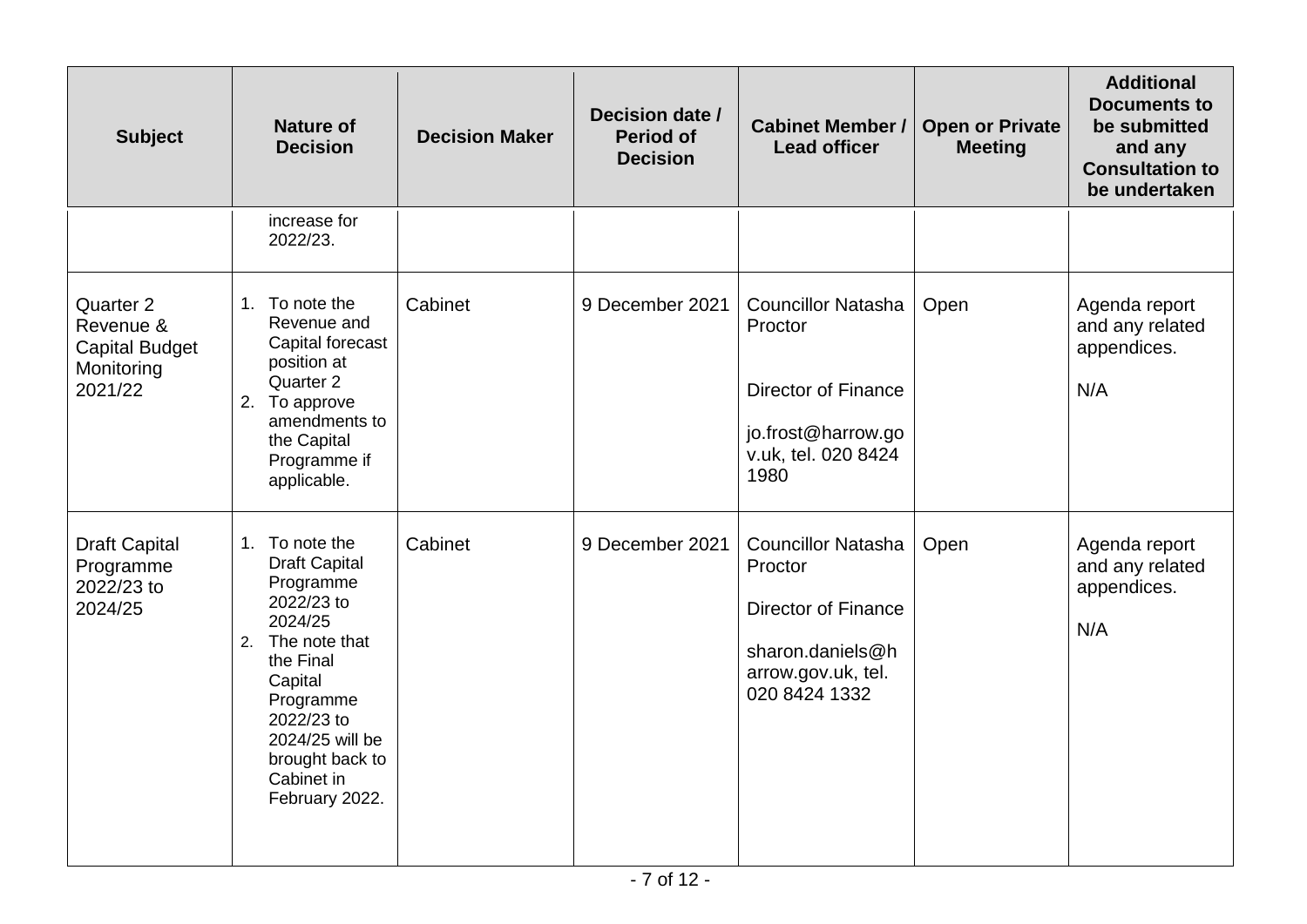| <b>Subject</b>                                                                                   | <b>Nature of</b><br><b>Decision</b>                                                                                                                                                                                                                                                                                                                                                                                                                                                                           | <b>Decision Maker</b> | Decision date /<br><b>Period of</b><br><b>Decision</b> | <b>Cabinet Member /</b><br><b>Lead officer</b>                                                               | <b>Open or Private</b><br><b>Meeting</b> | <b>Additional</b><br><b>Documents to</b><br>be submitted<br>and any<br><b>Consultation to</b><br>be undertaken                                                                                                                        |
|--------------------------------------------------------------------------------------------------|---------------------------------------------------------------------------------------------------------------------------------------------------------------------------------------------------------------------------------------------------------------------------------------------------------------------------------------------------------------------------------------------------------------------------------------------------------------------------------------------------------------|-----------------------|--------------------------------------------------------|--------------------------------------------------------------------------------------------------------------|------------------------------------------|---------------------------------------------------------------------------------------------------------------------------------------------------------------------------------------------------------------------------------------|
| People Services<br>Strategic<br>Commissioning -<br><b>Adult Mental</b><br><b>Health Services</b> | To delegate<br>authority to the<br><b>Corporate Director</b><br>of People Services<br>and Corporate<br>Director of<br>Resources,<br>following<br>consultation with<br>the Portfolio<br><b>Holders for Adults</b><br>and Social Care<br>and Finance and<br>Resources, to<br>continue the<br>Section 75<br>agreement with<br><b>Central North West</b><br>London NHS<br><b>Foundation Trust</b><br>for the provision of<br>mental health<br>social care<br>services in<br>accordance with<br>the Care Act 2014. | Cabinet               | 9 December 2021                                        | <b>Councillor Simon</b><br><b>Brown</b><br>Corporate Director,<br>People<br>johanna.morgan@<br>harrow.gov.uk | Open                                     | Agenda report<br>and any related<br>appendices.<br>There will be on-<br>going<br>engagement with<br>stakeholders,<br>service users and<br>providers to<br>inform the co-<br>production and<br>redesign of<br>services as<br>required. |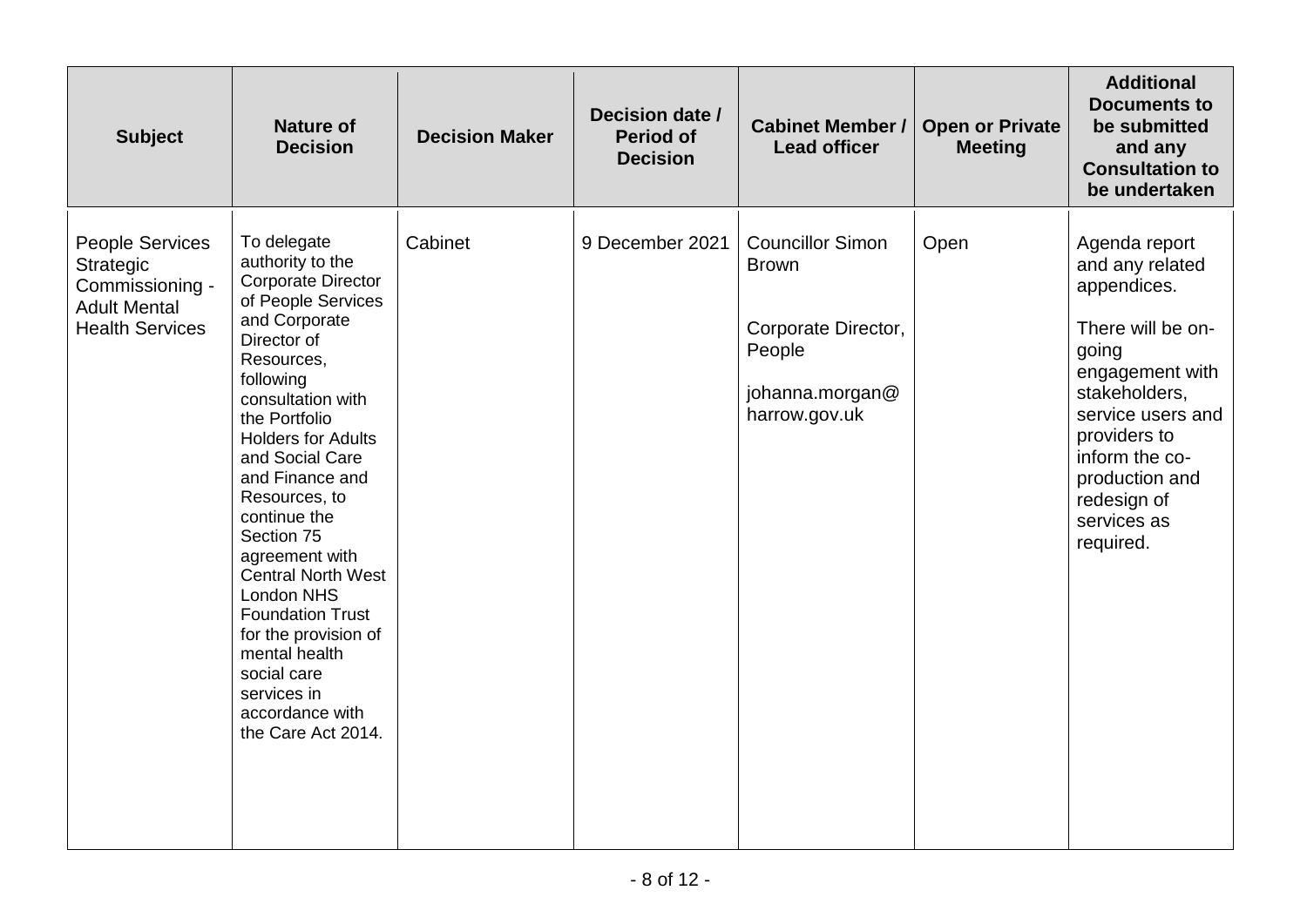| <b>Subject</b>                                                         | Nature of<br><b>Decision</b>                                                                     | <b>Decision Maker</b> | Decision date /<br><b>Period of</b><br><b>Decision</b> | <b>Cabinet Member /</b><br><b>Lead officer</b>                                                                                           | <b>Open or Private</b><br><b>Meeting</b> | <b>Additional</b><br><b>Documents to</b><br>be submitted<br>and any<br><b>Consultation to</b><br>be undertaken |
|------------------------------------------------------------------------|--------------------------------------------------------------------------------------------------|-----------------------|--------------------------------------------------------|------------------------------------------------------------------------------------------------------------------------------------------|------------------------------------------|----------------------------------------------------------------------------------------------------------------|
| <b>JANUARY 2022</b>                                                    |                                                                                                  |                       |                                                        |                                                                                                                                          |                                          |                                                                                                                |
| Calculation of<br><b>Business Rates</b><br>Tax Base for<br>2022 - 2023 | To approve the<br><b>Council's Business</b><br><b>Rates Retention</b><br>amount for 2022-<br>23. | Cabinet               | 20 January 2022                                        | <b>Councillor Natasha</b><br>Proctor<br>Corporate Director,<br><b>Resources</b><br>fern.siverio@harro<br>w.gov.uk, Tel: 020<br>8736 6818 | Open                                     | Agenda report<br>and any related<br>appendices<br>N/A                                                          |
| <b>FEBRUARY 2022</b>                                                   |                                                                                                  |                       |                                                        |                                                                                                                                          |                                          |                                                                                                                |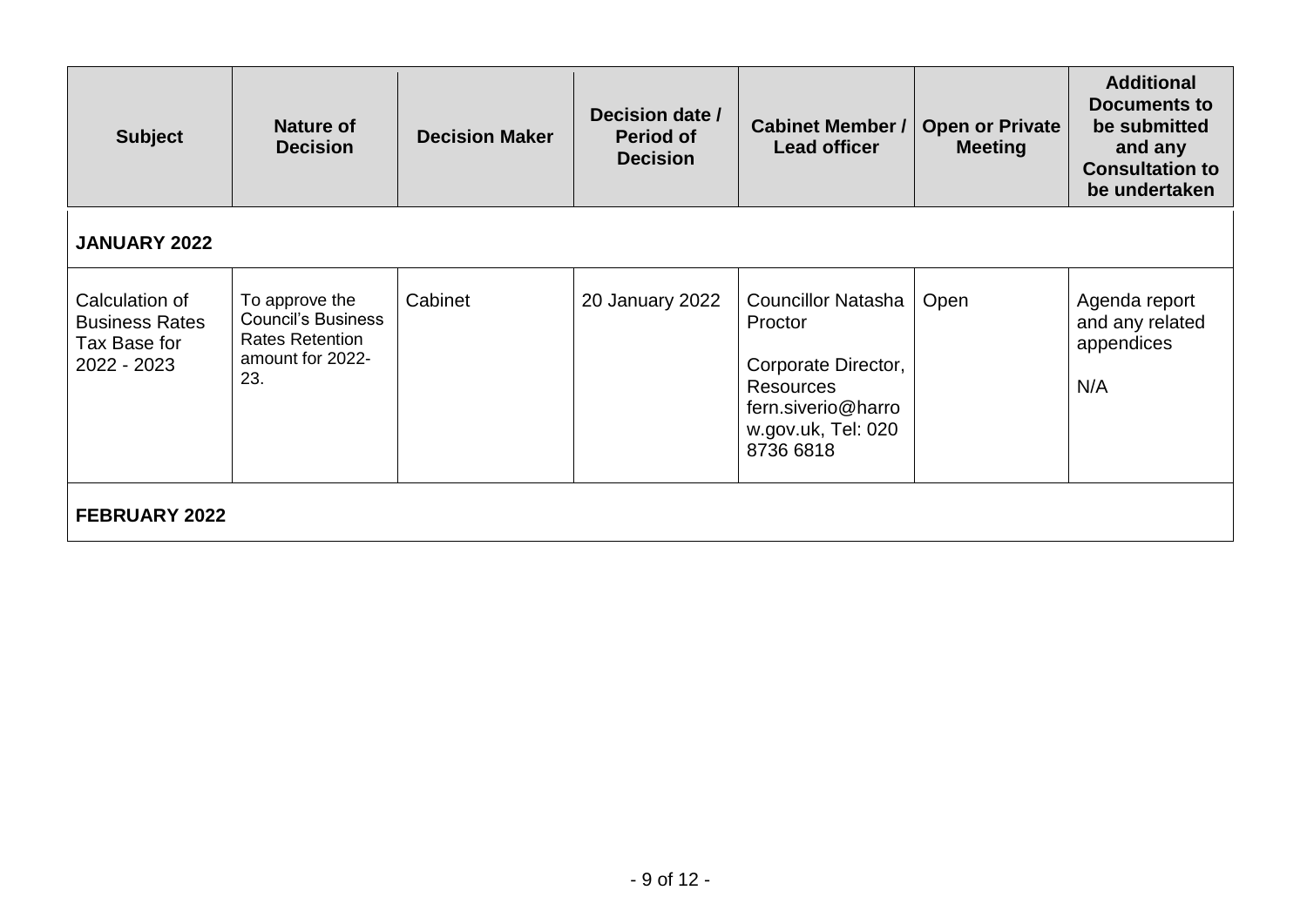# Harrow Council Cabinet 2020/21

## Contact Details of Portfolio Holders

| <b>Portfolio</b>                                                            | <b>Councillor</b>    | <b>Address</b>                                                                                                | Telephone no.                                               | <b>Email</b>                         |
|-----------------------------------------------------------------------------|----------------------|---------------------------------------------------------------------------------------------------------------|-------------------------------------------------------------|--------------------------------------|
| Leader,<br>Strategy, Regeneration,<br>Partnerships and<br><b>Devolution</b> | <b>Graham Henson</b> | Labour Group Office<br>Room 102,<br>PO Box 2, Civic Centre<br><b>Station Road</b><br><b>HARROW</b><br>HA1 2UH | Mobile:<br>07721 509916<br>Group Office:<br>(020) 8424 1897 | Email: graham.henson@harrow.gov.uk   |
| Deputy Leader<br><b>Finance &amp; Resources</b>                             | Natasha Proctor      | Labour Group Office<br>Room 102,<br>PO Box 2, Civic Centre<br><b>Station Road</b><br><b>HARROW</b><br>HA1 2UH | Group Office:<br>(020) 8424 1897                            | Email: natasha.proctor@harrow.gov.uk |
| <b>Adults &amp; Social Care</b>                                             | Simon Brown          | Labour Group Office<br>Room 102,<br>PO Box 2, Civic Centre<br><b>Station Road</b><br><b>HARROW</b><br>HA1 2UH | Group Office:<br>(020) 8424 1897                            | Email: simon.brown@harrow.gov.uk     |
| Business, Property and<br>Leisure                                           | <b>Keith Ferry</b>   | Labour Group Office<br>Room 102,<br>PO Box 2, Civic Centre<br><b>Station Road</b><br><b>HARROW</b><br>HA1 2UH | Mobile:<br>07922 227147<br>Group Office:<br>(020) 8424 1897 | Email: keith.ferry@harrow.gov.uk     |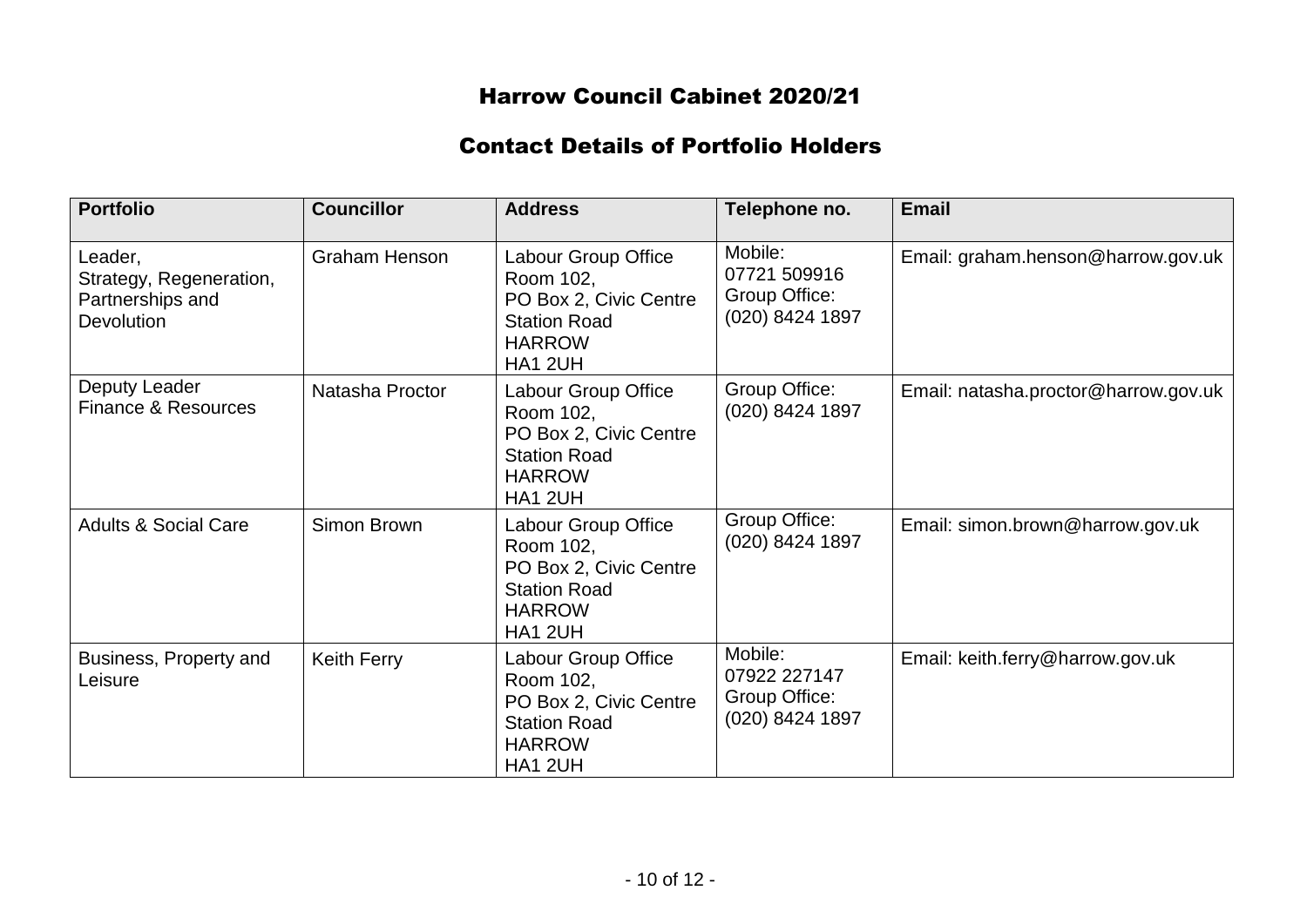| <b>Portfolio</b>                                                                | <b>Councillor</b>       | <b>Address</b>                                                                                                       | Telephone no.                                               | <b>Email</b>                             |
|---------------------------------------------------------------------------------|-------------------------|----------------------------------------------------------------------------------------------------------------------|-------------------------------------------------------------|------------------------------------------|
| <b>Community Cohesion,</b><br>Crime & Enforcement                               | Peymana Assad           | Labour Group Office<br>Room 102,<br>PO Box 2, Civic Centre<br><b>Station Road</b><br><b>HARROW</b><br><b>HA1 2UH</b> | Group Office:<br>(020) 8424 1897                            | Email:<br>peymana.assad@harrow.gov.uk    |
| Community Engagement,<br><b>Accessibility &amp; Customer</b><br><b>Services</b> | Sue Anderson            | Labour Group Office<br>Room 102,<br>PO Box 2, Civic Centre<br><b>Station Road</b><br><b>HARROW</b><br>HA1 2UH        | Mobile:<br>07875 094900<br>Group Office:<br>(020) 8424 1897 | Email: sue.anderson@harrow.gov.uk        |
| <b>Education and Social</b><br>Services for Children and<br><b>Young People</b> | <b>Christine Robson</b> | Labour Group Office<br>Room 102,<br>PO Box 2, Civic Centre<br><b>Station Road</b><br><b>HARROW</b><br>HA1 2UH        | Group Office:<br>(020) 8424 1897                            | Email:<br>christine.robson@harrow.gov.uk |
| <b>Environment &amp; Climate</b><br>Change                                      | Varsha Parmar           | Labour Group Office<br>Room 102,<br>PO Box 2, Civic Centre<br><b>Station Road</b><br><b>HARROW</b><br><b>HA1 2UH</b> | Mobile:<br>07764 681987<br>Group Office:<br>(020) 8424 1897 | Email: varsha.parmar@harrow.gov.uk       |
| <b>Equalities and Public</b><br><b>Health</b>                                   | Krishna Suresh          | Labour Group Office<br>Room 102,<br>PO Box 2, Civic Centre<br><b>Station Road</b><br><b>HARROW</b><br>HA1 2UH        | Mobile:<br>07967 565477<br>Group Office:<br>(020) 8424 1897 | Email: krishna.suresh@harrow.gov.uk      |